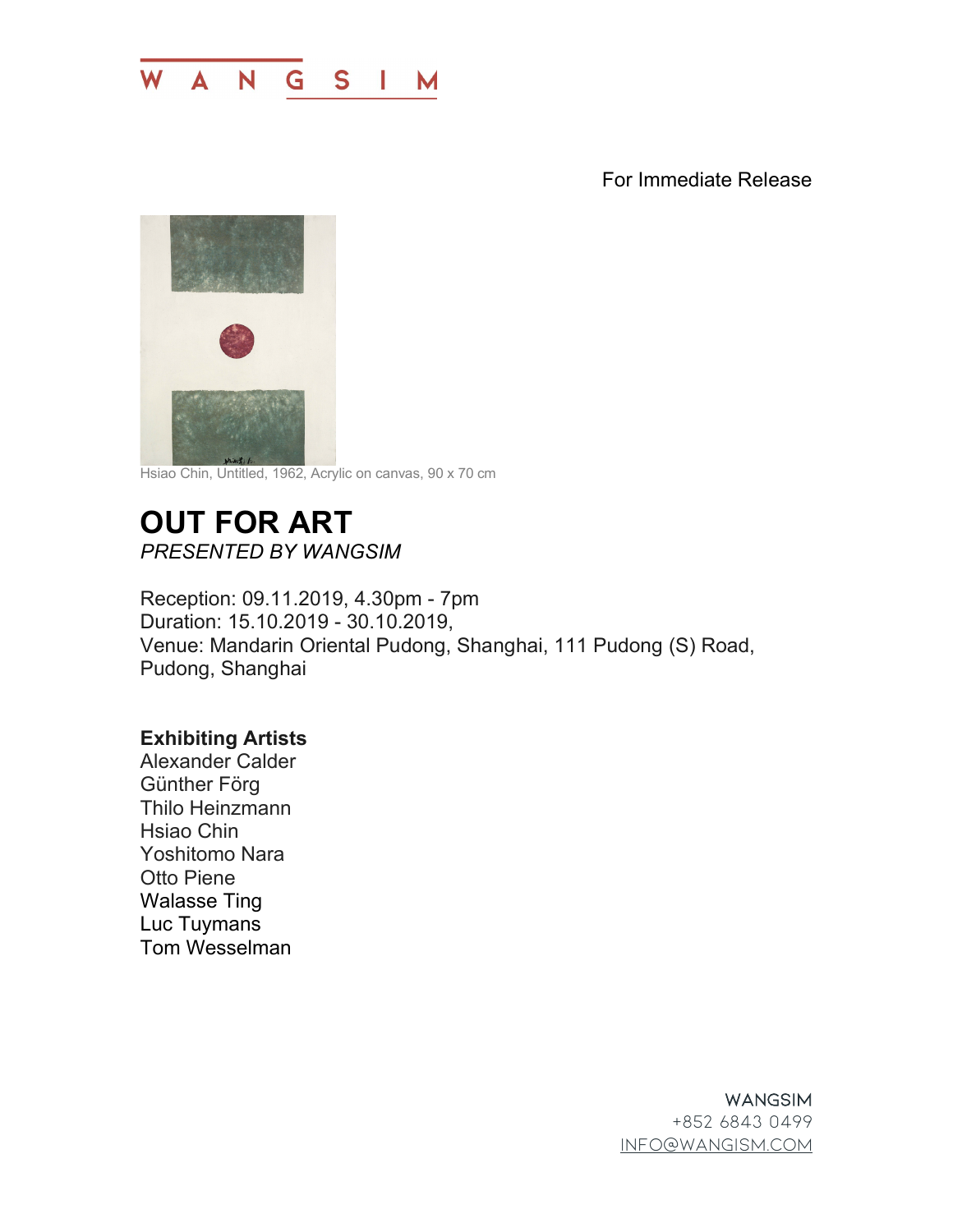## **W**  $\blacktriangle$  $N$ G  $\mathbf{S}$ M

During Shanghai's art-filled November, the ambitious group presentation at Mandarin Oriental Pudong Shanghai is showcasing a wide range of important works of 9 most celebrated contemporary artists from across the globe, paring the Minimalistic masterpieces with the international Pop superstars.

Sparking in the late 1950s from the United States were the Pop Art and Minimalism, two primary art movements that departed from the gestural and subjective nature of the previous generation of creative minds. Pop artists blurred the boundaries between "high" and "low" culture by creating art pieces of mass culture objects, media and political figures. Minimalism notably introduced highly simplified geometric forms, reductive serial compositions, and the use of unmodified materials and fabrication methods. Record- breaking artist Yoshitomo Nara has been blending high and low by combing the saturated color and scale of postwar abstract painting with a cast of cute but demonic cartoon toddlers since 1990s. Meanwhile, German artist Günther Förg's life-long career was centered around Modernism and Abstraction; his late paintings have challenged the formality of Minimalism.

More importantly, the exhibition creates another extraordinary dialogue between the world-famous hotel which a great number of people call "home" and the talented artists involved, unfolding a shared narrative of the hotel contemporary design, the modern art, and the oriental philosophies. The Shanghai-born artist Hsiao Chin, is a key member of the Ton-Fan Art Group; with strong interests in the oriental aesthetics— in particular the ideas of Lao Tzu and Chuang Tzu —and the Western minimalistic art movements, the artist employs the vocabulary of traditional Chinese brush and the conceptual framework of American and European Modernism.

Chinese philosophical and historical texts contain sophisticated concepts of the nature and the cosmos. As the foundation of Chinese culture, we have long learned to appreciate the beauty of the natural world. We often view the nature as a complex yet elegant arrangement of elements, such as fire, wind

and water, that are continuously changing and interacting. Exhibiting artists also demonstrate a strong focus on the relationship between those natural forces and their artistic practices. The German artist Thilo Heinzmann is famous for making his paintings out of media that include Styrofoam, glass, cotton, wool, and unbound pigment. The showcased pigment painting invokes a tactile response simultaneously with a pleasant visual reaction. Using powdered pigment in open space highlights the involvement of the